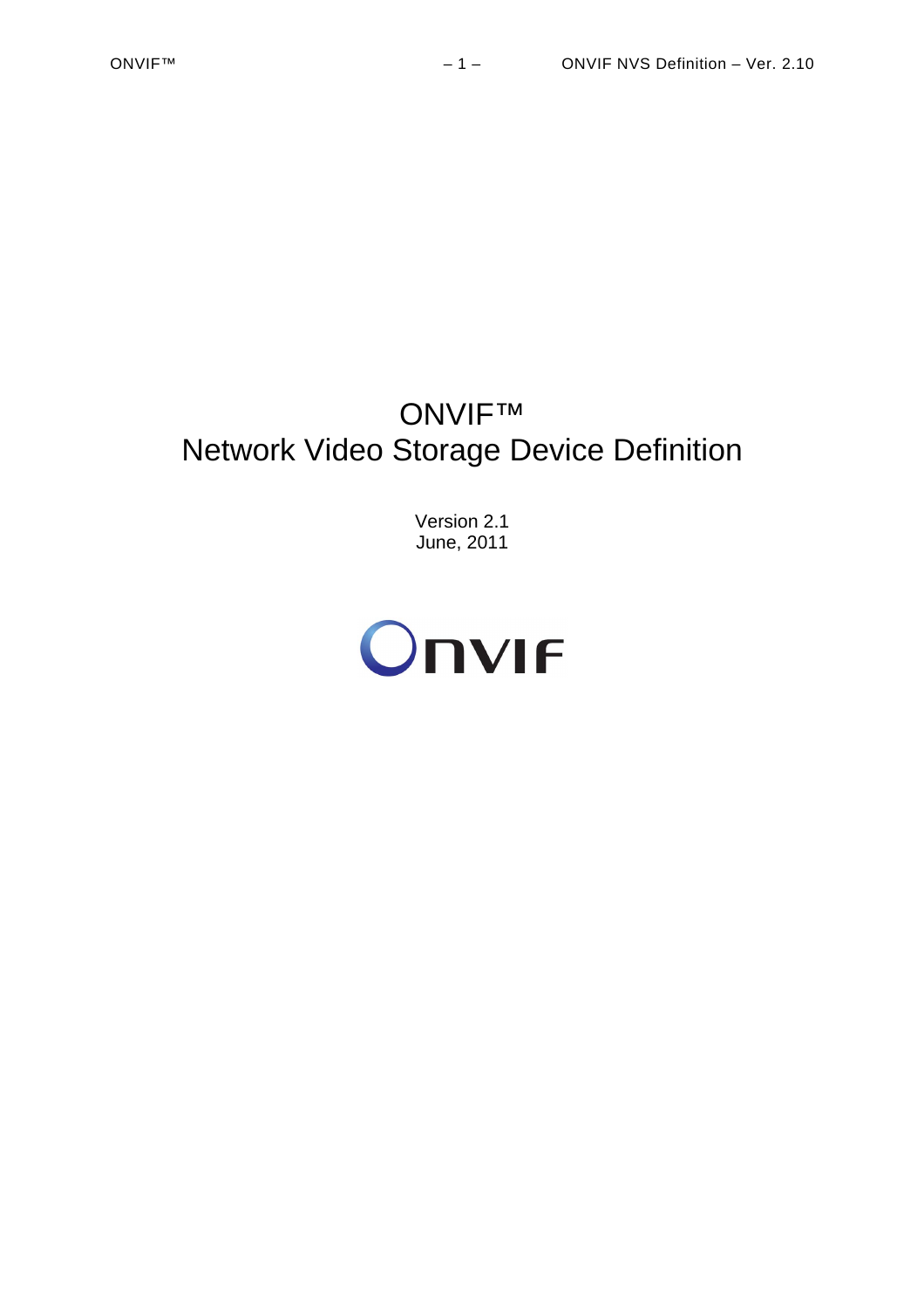2008-2011 by ONVIF: Open Network Video Interface Forum. All rights reserved.

Recipients of this document may copy, distribute, publish, or display this document so long as this copyright notice, license and disclaimer are retained with all copies of the document. No license is granted to modify this document.

THIS DOCUMENT IS PROVIDED "AS IS," AND THE CORPORATION AND ITS MEMBERS AND THEIR AFFILIATES, MAKE NO REPRESENTATIONS OR WARRANTIES, EXPRESS OR IMPLIED, INCLUDING BUT NOT LIMITED TO, WARRANTIES OF MERCHANTABILITY, FITNESS FOR A PARTICULAR PURPOSE, NON-INFRINGEMENT, OR TITLE; THAT THE CONTENTS OF THIS DOCUMENT ARE SUITABLE FOR ANY PURPOSE; OR THAT THE IMPLEMENTATION OF SUCH CONTENTS WILL NOT INFRINGE ANY PATENTS, COPYRIGHTS, TRADEMARKS OR OTHER RIGHTS.

IN NO EVENT WILL THE CORPORATION OR ITS MEMBERS OR THEIR AFFILIATES BE LIABLE FOR ANY DIRECT, INDIRECT, SPECIAL, INCIDENTAL, PUNITIVE OR CONSEQUENTIAL DAMAGES, ARISING OUT OF OR RELATING TO ANY USE OR DISTRIBUTION OF THIS DOCUMENT, WHETHER OR NOT (1) THE CORPORATION, MEMBERS OR THEIR AFFILIATES HAVE BEEN ADVISED OF THE POSSIBILITY OF SUCH DAMAGES, OR (2) SUCH DAMAGES WERE REASONABLY FORESEEABLE, AND ARISING OUT OF OR RELATING TO ANY USE OR DISTRIBUTION OF THIS DOCUMENT. THE FOREGOING DISCLAIMER AND LIMITATION ON LIABILITY DO NOT APPLY TO, INVALIDATE, OR LIMIT REPRESENTATIONS AND WARRANTIES MADE BY THE MEMBERS AND THEIR RESPECTIVE AFFILIATES TO THE CORPORATION AND OTHER MEMBERS IN CERTAIN WRITTEN POLICIES OF THE CORPORATION.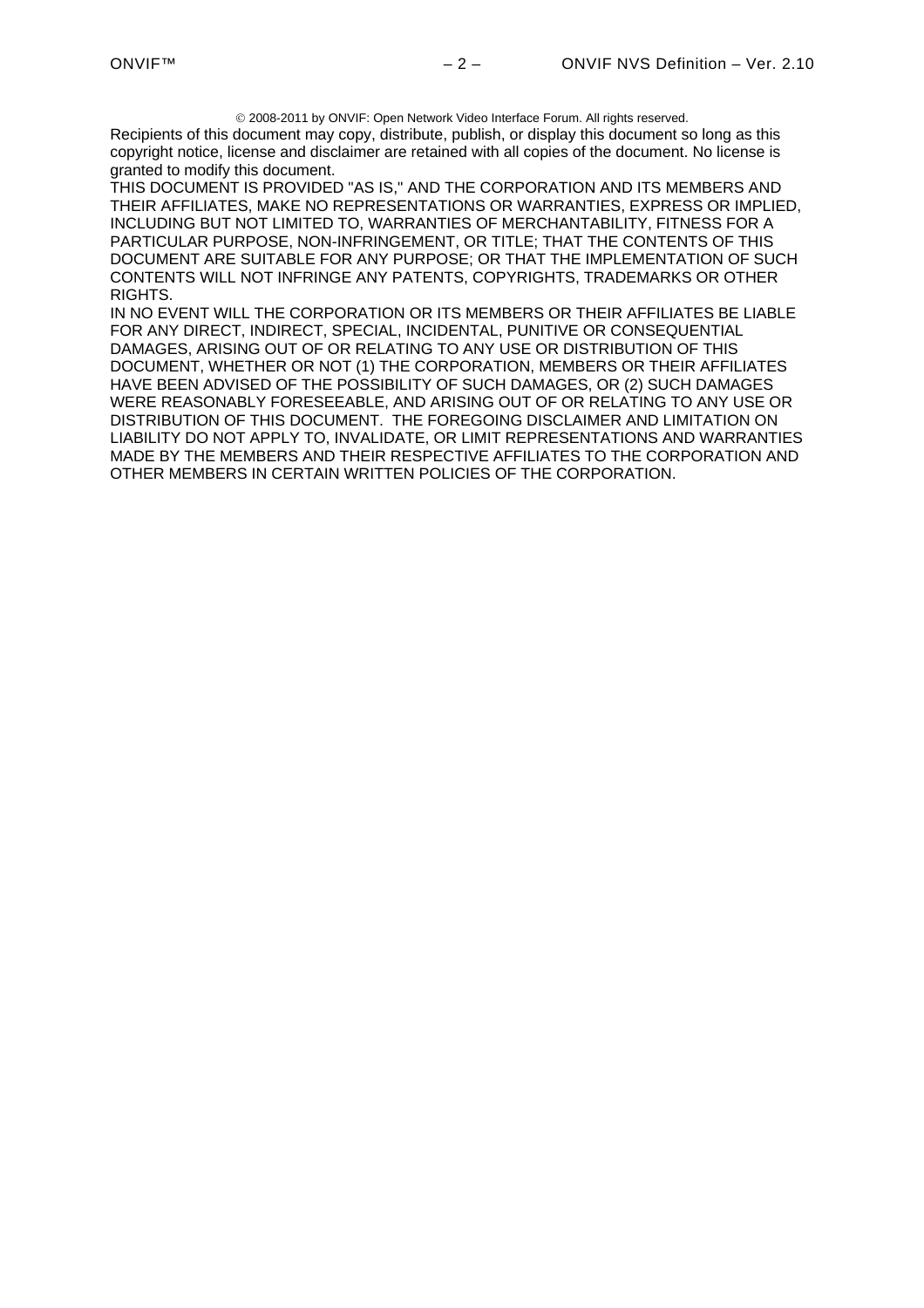# **CONTENTS**

|             | <b>Scope</b>                             |  |                |
|-------------|------------------------------------------|--|----------------|
| $2^{\circ}$ | <b>Normative references</b>              |  | $5\phantom{1}$ |
| 3           | <b>Terms and Definitions</b>             |  | 5              |
|             | 3.1                                      |  | 5              |
|             | 3.2                                      |  |                |
|             | Overview                                 |  | 6              |
| 5           | <b>NVS Requirements (normative)</b><br>6 |  |                |
|             | 5.1                                      |  | $\epsilon$     |
|             | 5.2                                      |  |                |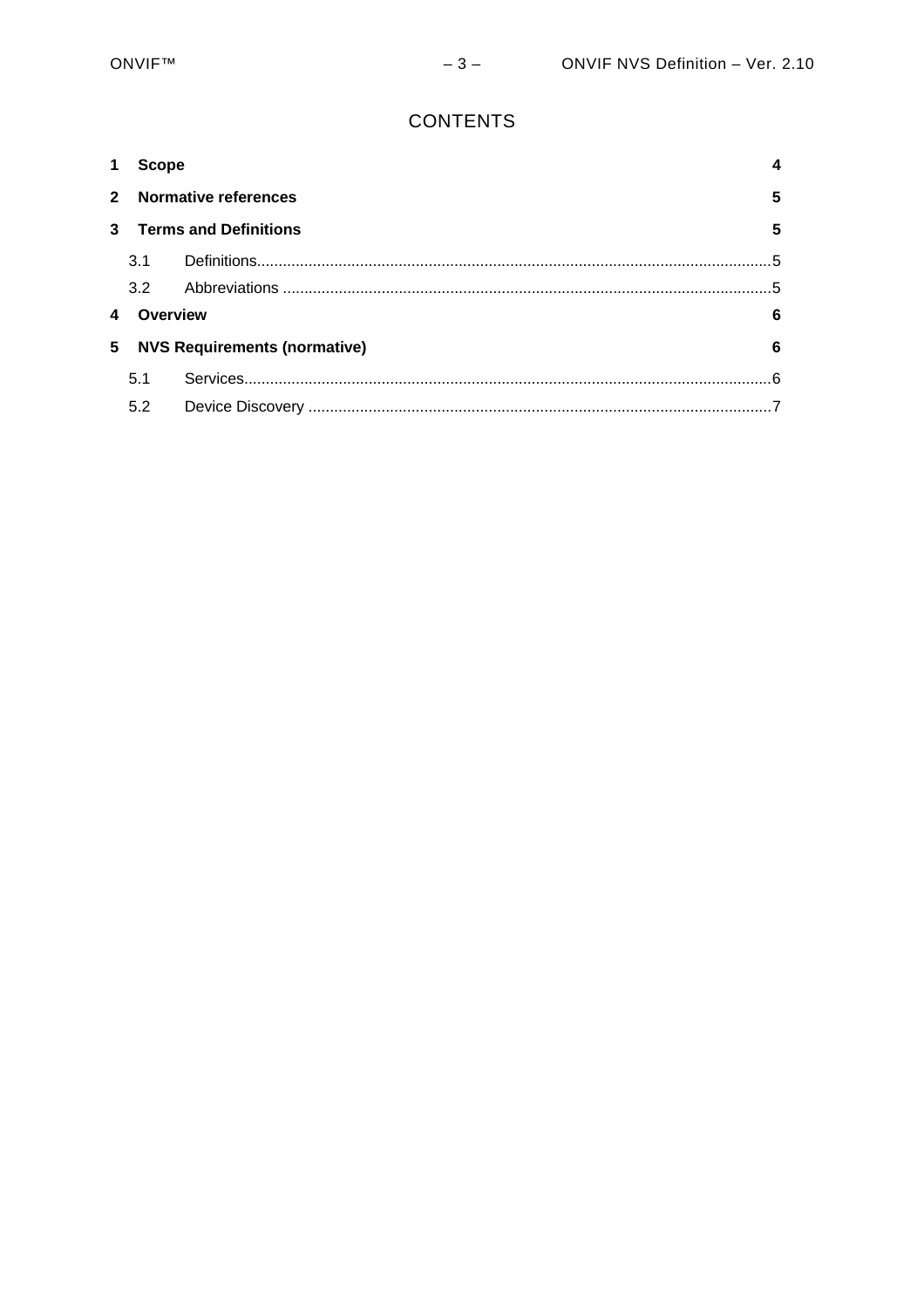#### <span id="page-3-0"></span>**1 Scope**

This document contains the definition for the ONVIF Network Video Storage device type. This document describes the mandatory and optional services for this entity but does not include the description of the services themselves. The services are described in separate documents. Use the ONVIF Specification Document Map to locate the documentation for the relevant services.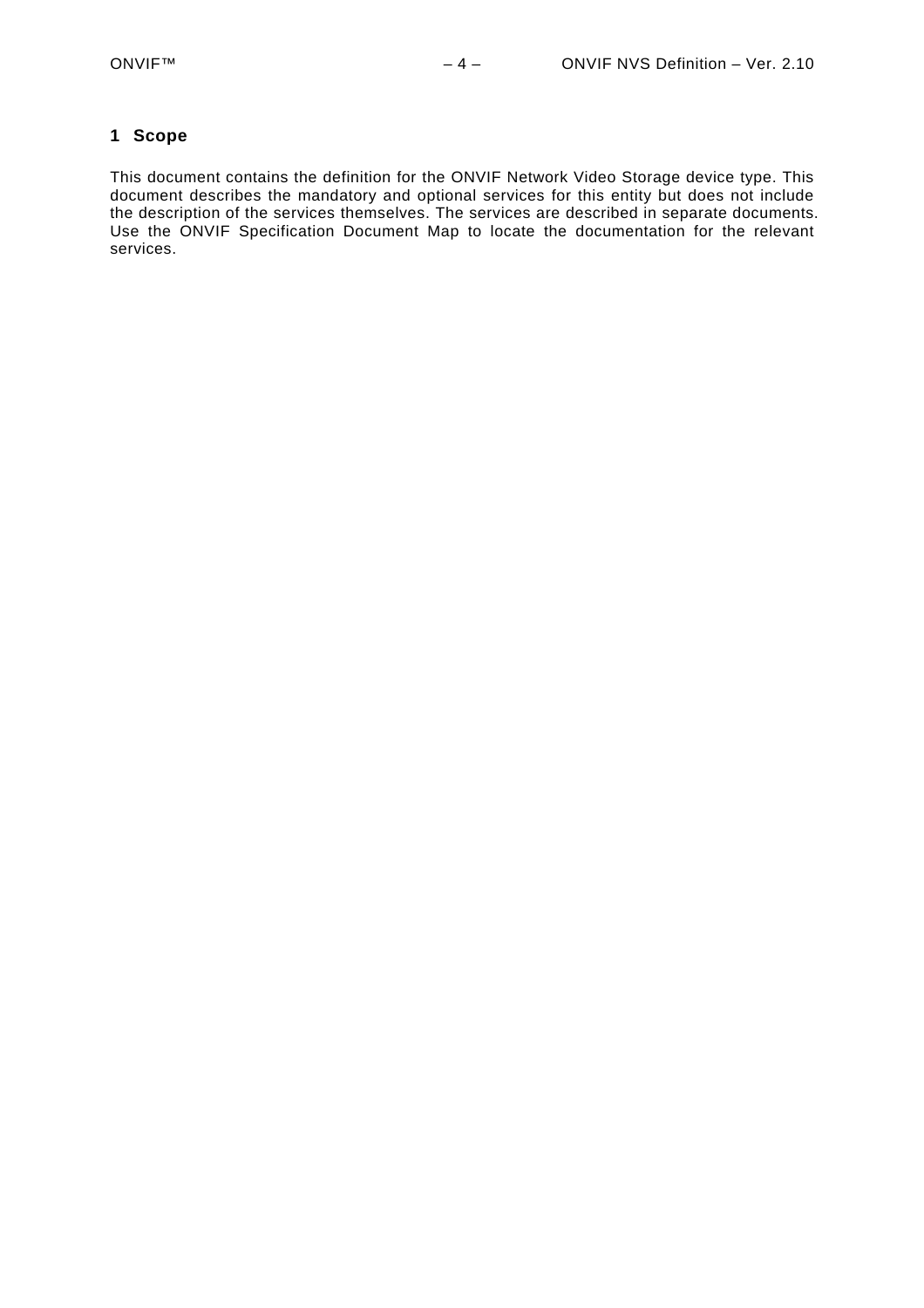# <span id="page-4-0"></span>**2 Normative references**

ONVIF Core Specification Version 2.1 <<http://www.onvif.org/specs/core/ONVIF-Core-Spec-v210.pdf>> ONVIF Recording Control Service Specification Version 2.1 <<http://www.onvif.org/specs/srv/rec/ONVIF-RecordingControl-Service-Spec-v210.pdf>> ONVIF Recording Search Service Specification Version 2.1 <[http://www.onvif.org/specs/srv/rsrch/ONVIF-RecordingSearch-Service-Spec-v210.pdf>](http://www.onvif.org/specs/srv/rsrch/ONVIF-RecordingSearch-Service-Spec-v210.pdf) ONVIF Replay Control Service Specification Version 2.1 <[http://www.onvif.org/specs/srv/replay/ONVIF-Replay-Service-Spec-v210.pdf>](http://www.onvif.org/specs/srv/replay/ONVIF-Replay-Service-Spec-v210.pdf) ONVIF Receiver Service Specification Version 2.1 <[http://www.onvif.org/specs/srv/rcv/ONVIF-Receiver-Service-Spec-v210.pdf>](http://www.onvif.org/specs/srv/rcv/ONVIF-Receiver-Service-Spec-v210.pdf)

# <span id="page-4-1"></span>**3 Terms and Definitions**

### <span id="page-4-2"></span>**3.1 Definitions**

| (NVS) | Network Video Storage A device that records media and metadata received from a streaming device, such as an<br>NVT, over an IP network to a permanent storage medium. The NVS also enables<br>clients to review the stored data |
|-------|---------------------------------------------------------------------------------------------------------------------------------------------------------------------------------------------------------------------------------|
|       |                                                                                                                                                                                                                                 |

#### <span id="page-4-3"></span>**3.2 Abbreviations**

| NVS <sub>1</sub> | Network Video Storage              |
|------------------|------------------------------------|
| <b>ONVIF</b>     | Open Network Video Interface Forum |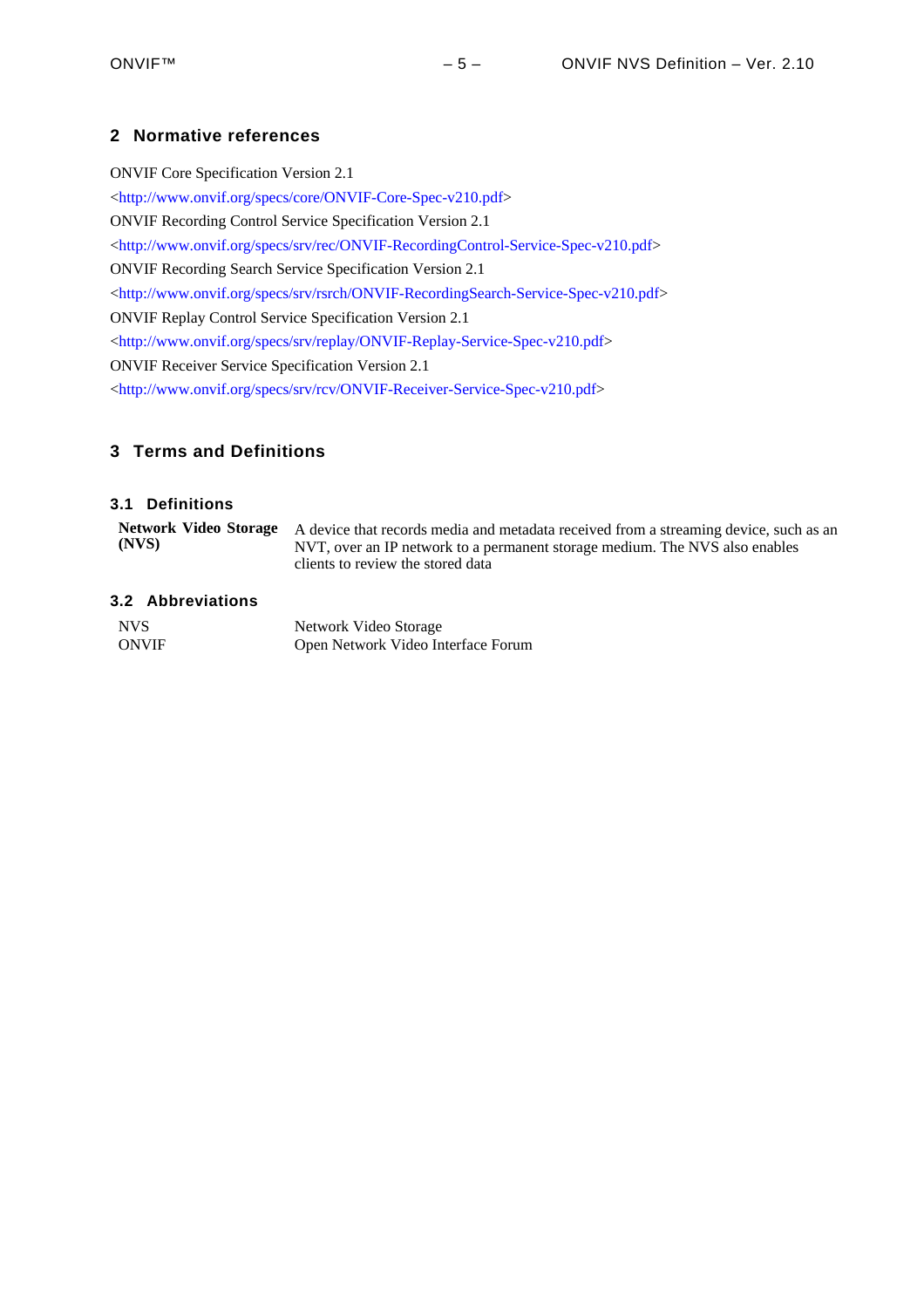#### <span id="page-5-0"></span>**4 Overview**

A Network Video Storage (NVS) is an ONVIF device that records media and metadata received from a streaming device, such as an NVT, over an IP network to a permanent storage medium. The NVS also enables clients to review the stored data. For example, an NVS could be a network video recorder (NVR), a digital video recorder (DVR) or a camera with embedded storage.

An NVS exposes its functionality through a number of services that are provided by the ONVIF standard. A number of services are mandatory for each type of ONVIF device. The device may support other services and the device signals availability of optional services via the device discovery service.

An NVS implements the following services to provide its core functionality:

**Device service** enables an NVS to provide device management functionality such as device capabilities, system and network settings, security settings and firmware upgrade.

**Event service** enables an NVS to send events to clients.

**Receiver service** enables an NVS to receive media streams from a media source e.g. a Network Video Transmitter (NVT), to be recorded.

**Recording Control service** enables a client to manage recordings, and to configure the transfer of data from data sources to recordings. Managing recordings includes creation and deletion of recordings and tracks.

**Recording Search service** enables a client to find information about the recordings on the storage device, for example to construct a "timeline" view, and to find data of interest within a set of recordings. The latter is achieved by searching for events that are included in the metadata track recording.

**Replay Control service** enables a client to play back recorded data, including video, audio and metadata. Functions are provided to start and stop playback and to change speed and direction of the replayed stream. It also enables a client to download data from the storage device so that export functionality can be provided.

## <span id="page-5-1"></span>**5 NVS Requirements (normative)**

#### <span id="page-5-2"></span>**5.1 Services**

<span id="page-5-3"></span>[Table 1](#page-5-3) shows which services are required for the NVS device type. Mandatory services are marked with 'M' and services that are mandatory if a related feature is supported by the device are marked with 'C'. Optional services are marked with 'O'.

|                          | <b>Required?</b> |
|--------------------------|------------------|
| Device                   | м                |
| Event                    | м                |
| <b>Recording Control</b> | C.               |
| <b>Recording Search</b>  |                  |

#### **Table 1: Service requirements for the NVS device type**